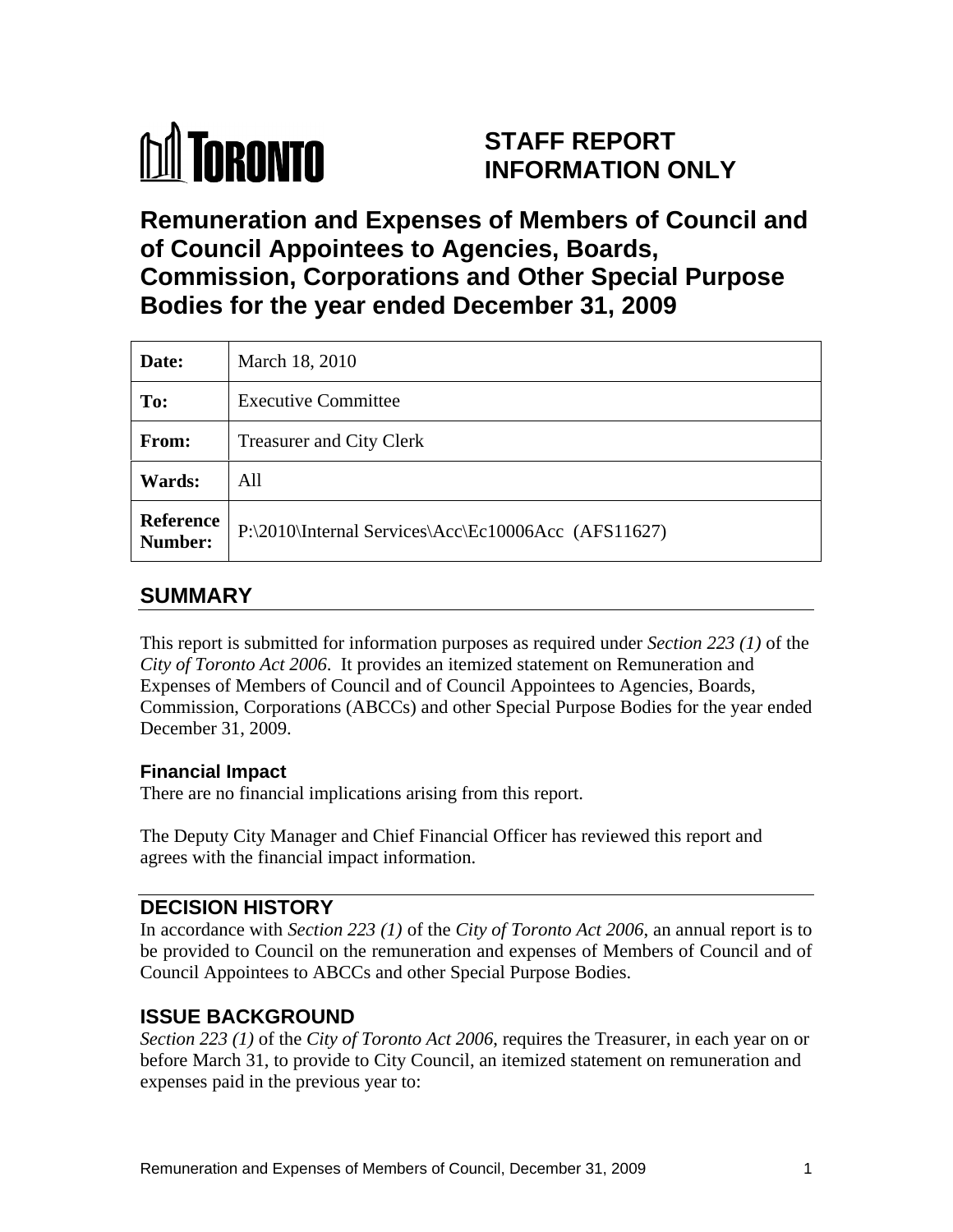- (a) each member of Council in respect of his or her services as a member of the Council or any other body, including a local board, to which the member has been appointed by Council or on which the member holds office by virtue of being a member of Council;
- (b) each member of Council in respect of his or her services as an officer or employee of the City or as an officer or employee of another body described in clause (a); and
- (c) each person, other than a member of Council, appointed by the City to serve as a member of any body, including a local board, in respect of his or her services as a member of the body.

This report fulfills that requirement.

Since the City Clerk's Office, through its Council and Support Services Unit, provides the day-to-day support in processing, reviewing and reporting of Councillors' expenses, it is appropriate that this statutory annual report be prepared jointly by the Treasurer and the City Clerk.

## **COMMENTS**

This report provides an itemized statement on the remuneration earned and expenses incurred by Members of Council and Council Appointees to ABCCs and other Special Purpose Bodies for the year 2009, and is comprised of two sections. Section A details the remuneration and expenses of Members of Council. Section B outlines the remuneration and expenses of Council Appointees to ABCCs and other Special Purpose Bodies.

## **(A) Members of Council**

Table 1 below summarizes the remuneration earned and expenses incurred by Members of Council for the year ended December 31, 2009. It includes remuneration and expenses paid by ABCCs, Special Purpose Bodies and City Divisions. The details, per Councillor, are provided in various appendices, as follows: Appendix A – Remuneration and Benefits; Appendix B – Office Expenses, including use of personal funds for office expenses and member-organized community events funded by donations; Appendix C – Conference and other travel expenses; Appendix  $D -$ Expenses charged to City Divisions; Appendix E – Remuneration and Expenses paid by ABCCs and Other Special Purpose Bodies; Appendix F – Mayor's Office expenses; Appendix H – Authority for Payments.

As per the Councillor Expense Policy, adopted by City Council at its meeting on July 15- 17, 2008 (re: EX22.7), Members of Council who use personal funds for office expenses are required to report such expenses to the Director of Council and Support Services and that these expenses are reported in the same manner as expenses using city funds. Appendix B includes information on the use of personal funds by Members submitted to the City Clerk's Office. In addition, City Council at the meeting on July 15-17, 2008, adopted EX22.6 titled "Report on Issues Arising Out of Operation of Members Code of Conduct and Complaint Protocol" permitting Members of Council to accept sponsorships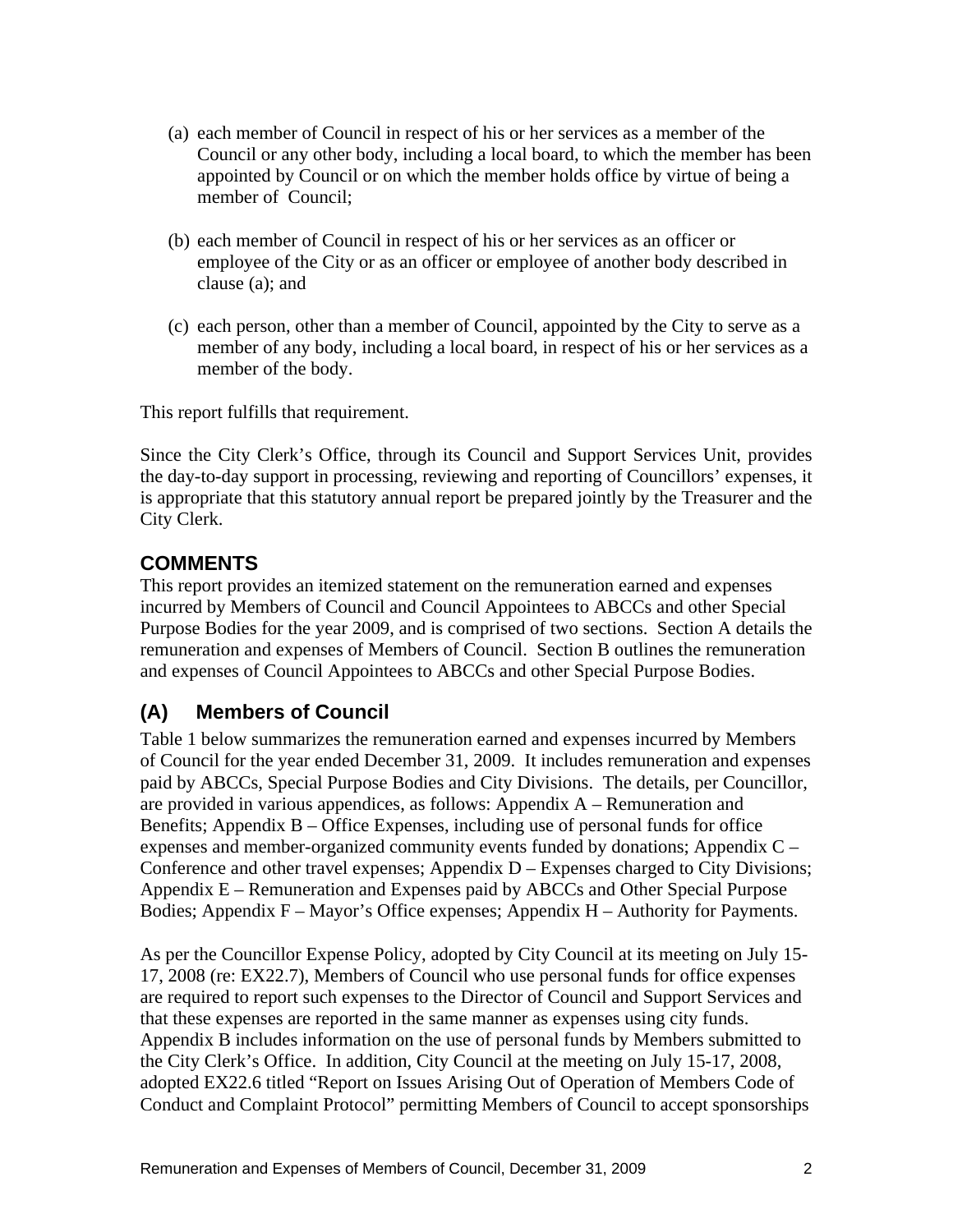and donations (cash or in-kind) for community events up to \$10,000 for all events per year. Appendix B outlines donations received and expenses incurred for community events per Councillor. To view these reports online please follow the link:

<http://www.toronto.ca/legdocs/mmis/2008/ex/reports/2008-06-26-ex22-cr.pdf>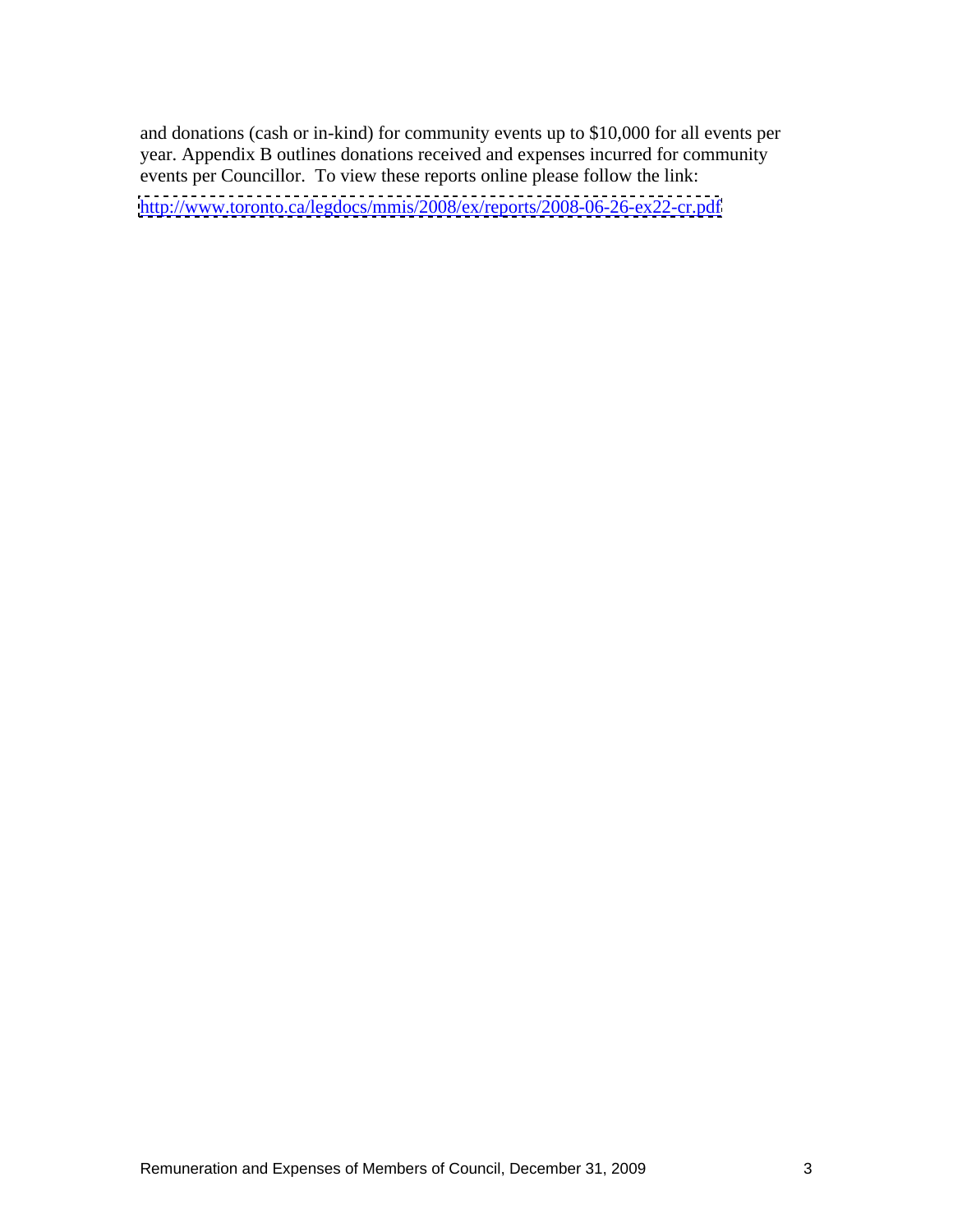### Table 1

### The City of Toronto Summary of Remuneration and Expenses for Members of Council For the Year ended December 31, 2009

|                       |              |                                          |                             | Office           | Corporate | Expenses | Expenses Paid                               |                     |
|-----------------------|--------------|------------------------------------------|-----------------------------|------------------|-----------|----------|---------------------------------------------|---------------------|
|                       |              | Remuneration,                            | Support                     | Expenses         | Business  |          | Charged to by ABCCs and                     | Total               |
|                       |              | and Benefits                             | Staff                       | (See             | Travel    |          | City Divisions Special Purpose Remuneration |                     |
|                       | Ward         | (See                                     | Salaries and Appendix       |                  | (See      | (See     | Bodies (See                                 | and                 |
| Councillor            |              | No. Appendix A)                          | <b>Benefits</b>             | B, C             |           |          | Appendix C) Appendix D, C) Appendix E, C)   | Expenses            |
|                       |              |                                          |                             |                  |           |          |                                             | <b>S</b>            |
| Ainslie, Paul         | 43           | 120,781                                  | 242,909                     | 48,363           |           |          |                                             | 412,053             |
| Ashton, Brian         | -36          | 120,781                                  | 254,846                     | 43,714           |           |          |                                             | 419,341             |
| Augimeri, Maria       | $\mathbf{q}$ | 121,907                                  | 252,133                     | 48,943           |           | 3,490    | 5,613                                       | 432,086             |
| Bussin, Sandra        | 32           | 120,781                                  | 252,211                     | 50,728           |           |          | 6,530                                       | 430,250             |
| Carroll, Shelley      | 33           | 120,781                                  | 224,072                     | 36,526           | 3,612     | 3,628    |                                             | 388,619             |
| Cho, Raymond          | 42           | 110,625                                  | 158,521                     | 47,109           |           |          | 603                                         | 316,858             |
| Davis, Janet          |              | 120,781                                  | 256,385                     | 51,383           |           | 825      |                                             | 429,374             |
| De Baeremaeker, Glenn | - 38         | 120,781                                  | 261,912                     | 41,253           |           |          |                                             | 423,946             |
| Del Grande, Mike      | -39          | 121,561                                  | 243,946                     | 23,778           |           |          | 248                                         | 389,533             |
| Di Giorgio, Frank     | 12           | 120,781                                  | 247,335                     | 23,198           |           |          |                                             | 391,314             |
| Feldman, Mike         | 10           | 114,025                                  | 247,010                     | 21,477           |           |          |                                             | 382,512             |
| Filion, John          | 23           | 120,781                                  | 255,839                     | 48,798           |           | 13       |                                             | 425,431             |
| Fletcher, Paula       | 30           | 120,781                                  | 238,833                     | 49,687           | 5,147     | 50       | 3,970                                       | 418,468             |
| Ford, Rob             |              | 120,781                                  | 133,803                     | $\sim$ 100 $\pm$ |           |          |                                             | 254,584             |
| Giambrone, Adam       | 18           | 120,781                                  | 249,653                     | 41,832           | 3,266     | 2,500    | 103,966                                     | 521,998             |
| Grimes, Mark          |              | 120,781                                  | 244,505                     | 45,300           |           | 25       |                                             | 410,611             |
| Hall, Suzan           |              | 120,781                                  | 251,118                     | 38,741           | 6,289     |          | 2,463                                       | 419,392             |
| Heaps, Adrian         | 35           | 120,781                                  | 209,353                     | 47,651           |           | 2,213    |                                             | 379,998             |
| Holyday, Douglas      |              | 118,662                                  | 170,233                     | 2,396            |           |          |                                             | 291,291             |
| Jenkins, Cliff        | 25           | 120,781                                  | 255,562                     | 29,893           |           |          |                                             | 406,236             |
| Kelly, Norman         | 40           | 120,781                                  | 213,032                     | 35,859           | 3,265     |          |                                             | 372,937             |
| Lee, Chin             |              | 120,781                                  | 232,248                     | 31,668           |           |          |                                             | 384,697             |
| Lindsay Luby, Gloria  |              | 120,781                                  | 251,850                     | 22,635           | 3,576     |          |                                             | 398,842             |
| Mammoliti, Giorgio    |              | 120,781                                  | 252,441                     | 46,060           | 6,667     | 50       | 6,272                                       | 432,271             |
| McConnell, Pam        | 28           | 120,781                                  | 250,917                     | 48,446           | 9,748     |          | 4,145                                       | 434,037             |
| Mihevc, Joe           | 21           | 120,781                                  | 233,819                     | 51,977           |           |          | 7,880                                       | 414,457             |
| Milczyn, Peter        |              | 121,561                                  | 252,962                     | 22,336           |           |          | 4,946                                       | 401,805             |
| Minnan-Wong, Denzil   | 34           | 116,882                                  | 149,944                     | 37,088           |           | 200      |                                             | 304,114             |
| Moeser, Ron           | 44           | 114,172                                  | 205,046                     | 49,854           |           | 350      | 6,510                                       | 375,932             |
| Moscoe, Howard        | 15           | 112,567                                  | 258,379                     | 18,373           | 6,333     |          |                                             | 395,652             |
| Nunziata, Frances     | 11           | 120,781                                  | 178,699                     | 5,949            |           |          |                                             | 305,429             |
| Ootes, Case           | 29           | 118,662                                  | 200,908                     | 21,278           |           |          |                                             | 340,848             |
| Palacio, Cesar        | 17           | 120,781                                  | 242,029                     | 48,411           |           | 13       |                                             | 411,234             |
| Pantalone, Joe        | 19           | 120,781                                  | 251,302                     | 42,149           | 2,871     | 250      | 6,614                                       | 423,967             |
| Parker, John          | 26           | 120,868                                  | 168,122                     | 52,158           |           |          | 220                                         | 341,368             |
| Perks, Gord           | 14           | 120,781                                  | 246,400                     | 22,568           | 2,477     | 175      |                                             | 392,401             |
| Perruzza, Anthony     | -8           | 118,268                                  | 232,914                     | 46,362           |           | 1,438    | 8,235                                       | 407,217             |
| Rae, Kyle             | 27           | 120,781                                  | 257,826                     | 42,831           |           | 6,740    | 1,336                                       | 429,514             |
| Saundercook, Bill     | 13           | 120,781                                  | 207,485                     | 49,824           |           |          | 7,798                                       | 385,888             |
| Shiner, David         | 24           | 120,781                                  | 250,529                     | 28,656           |           |          |                                             | 399,966             |
| Stintz, Karen         | 16           | 120,781                                  | 253,971                     | 44,401           |           |          |                                             | 419,153             |
| Thompson, Michael     | 37           | 120,781                                  | 253,985                     | 43,647           | 6,990     |          |                                             | 425,403             |
| Vaughan, Adam         | 20           | 120,781                                  | 263,688                     | 52,798           | 2,748     |          |                                             | 440,015             |
| Walker, Michael       | 22           | 118,662                                  | 255,167                     | 53,052           |           | 100      |                                             | 426,981             |
| Miller, David         | Mayor        |                                          | 198,568  1,936,549  203,430 |                  |           | 3,603    |                                             | 2,342,150           |
|                       |              |                                          |                             |                  |           |          |                                             |                     |
| <b>Grand Total</b>    |              | 5,471,201  12,150,391  1,862,580  62,989 |                             |                  |           | 25,663   |                                             | 177,349  19,750,173 |
|                       |              |                                          |                             |                  |           |          |                                             |                     |

(Note 1) (Note 2) (Note 2)

### Notes:

1 The remuneration reported is the amount earned in the year 2009 and includes, for certain Councillors, remuneration received from the ABCCs and other Special Purpose Bodies as disclosed on Section (B) of this report.

2 Does not include overage in staff salaries. The overage is shown in the office expense budget, See Column 1 (Staff Salaries Budget Overage) in Appendix B.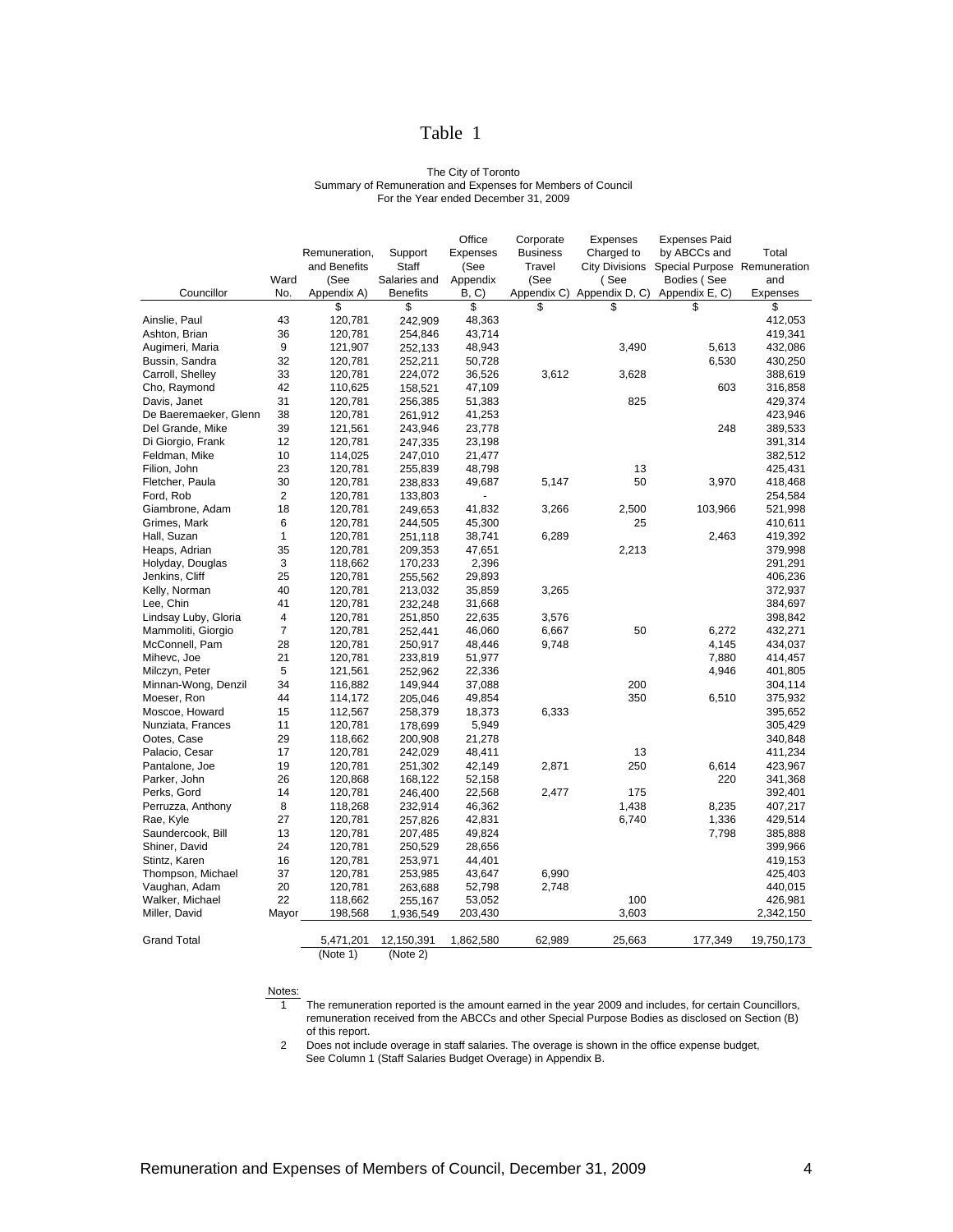### **(B) Council Appointees to Agencies, Boards, Commission, Corporations and other Special Purpose Bodies**

The remuneration and expenses summarized in Appendix G have been paid by the respective ABCC or other Special Purpose Body. The amounts pertaining to Members of Council are included in the summary in Table 1 above.

 Members of Council, appointed to these bodies, are not entitled to any additional remuneration. The exception to this requirement is the Social Housing Services Corporation and the Toronto and Region Conservation Authority which are governed by specific legislation. In the case of the Social Housing Services Corporation, the remuneration of Board members is authorized by Section 147 of the Social Housing Reform Act, 2000. In the case of the Toronto and Region Conservation Authority (the Authority), under the terms of *section 37* of the *Conservation Authorities Act*, the Authority can pay salaries and expenses of its members upon approval of the Ontario Municipal Board. The Authority has obtained this approval and confirmed as having paid the remuneration (per diem) and expenses reported in Appendix G to members appointed by Council for the year 2009. It should be noted that Council, at its meeting of April 16 to 18, 2002, in adopting Clause 26 of Report No. 4 of the Administration Committee adopted a recommendation that: "The individual Members of Council who are members of the Conservation Authority be requested to decline the remuneration being offered by the Conservation Authority." To view this report online please follow the link:

<http://www.toronto.ca/legdocs/2002/agendas/council/cc020416/adm4rpt/cl026.pdf>

All City ABCCs and Special Purpose Bodies have confirmed payments that are in accordance with the City Citizen remuneration policy and Expense and Travel reimbursement policy.

### **CONTACT**

Mike St. Amant, Director, Accounting Services Tel: 416-397-4438, Fax: 416-392-8003, Email: mstaman@toronto.ca

Winnie Li, Director, Council & Support Services Tel: 416-392-8676, Fax: 416-392-1870, Email: wli@toronto.ca

Aditya Rupsingh, Manager, General Ledger Services Tel : 416-392-7648, Fax : 416-392-8003, Email: arupsing@toronto.ca

## **SIGNATURE**

\_\_\_\_\_\_\_\_\_\_\_\_\_\_\_\_\_\_\_\_\_\_\_\_\_\_\_\_\_\_\_ \_\_\_\_\_\_\_\_\_\_\_\_\_\_\_\_\_\_\_\_\_\_\_\_\_\_\_\_\_\_\_\_ Giuliana Carbone Ulli S. Watkiss Treasurer City Clerk